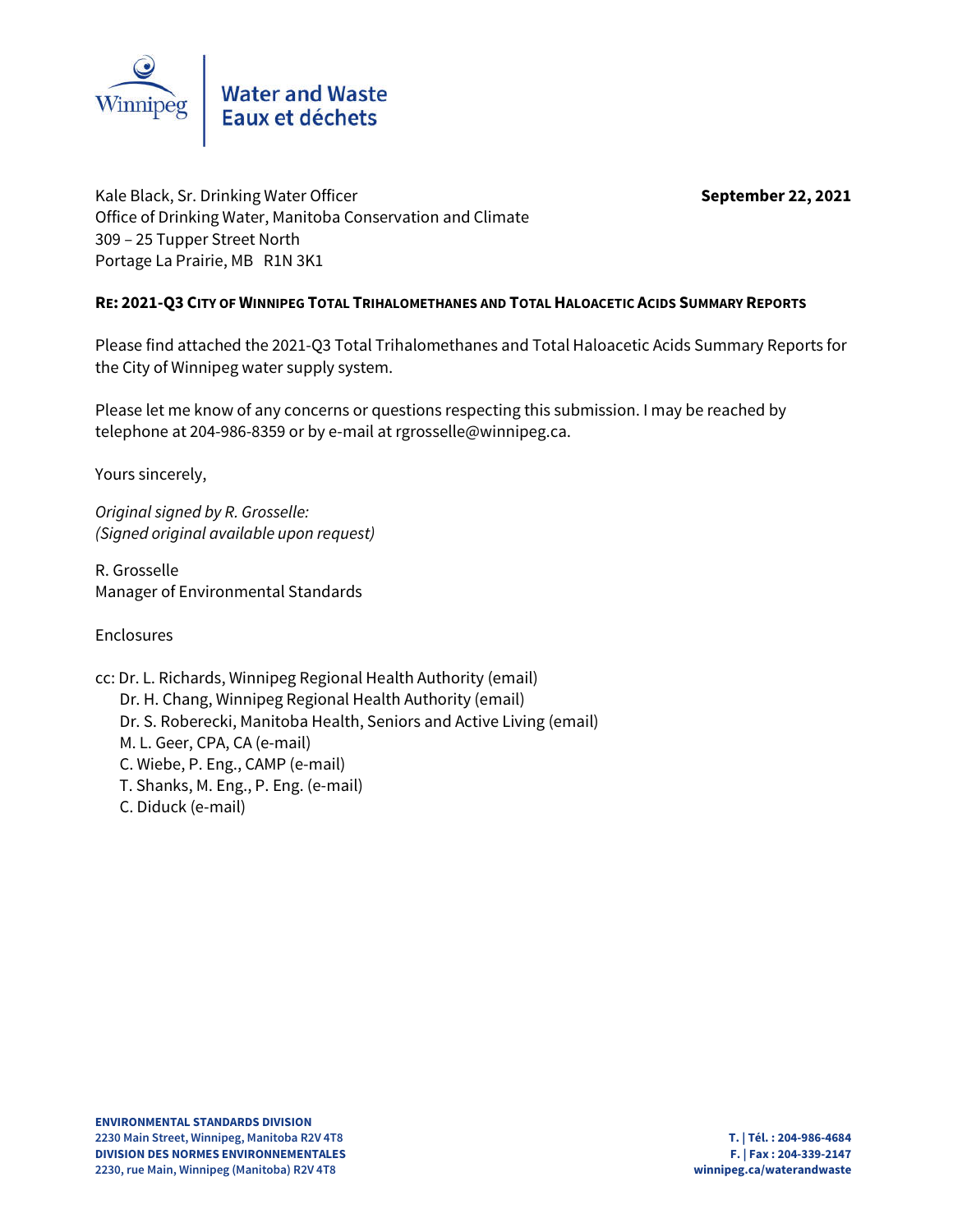

# **Environmental Standards Division**

### **Total Trihalomethanes Summary Report**

#### **Reporting Period: Quarter 3 2021**

#### **License: PWS-09-412-02**

|                             | DISTRIBUTION SYSTEM THM RESULTS (ug/L) |              |       |       |              |       |
|-----------------------------|----------------------------------------|--------------|-------|-------|--------------|-------|
| <b>SAMPLE DATE</b>          | $WC-12$                                | <b>WC-06</b> | NW-05 | NE-09 | <b>SE-07</b> | SW-08 |
| Monday, November 16, 2020   | 26.8                                   | 29.9         | 29.8  | 28.6  | 29.4         | 33.8  |
| Monday, February 22, 2021   | 41.1                                   | 40.8         | 36.6  | 40.5  | 38.4         | 40.4  |
| Monday, May 10, 2021        | 41.8                                   | 37.5         | 31.0  | 34.1  | 36.0         | 35.7  |
| Monday, August 16, 2021     | 66.6                                   | 63.0         | 64.5  | 63.1  | 59.1         | 61.1  |
| <b>IRUNNING AVERAGE THM</b> | 44.1                                   | 42.8         | 40.5  | 41.6  | 40.7         | 42.8  |

#### **COMMENTS:**

#### Methodology

Modified from EPA Method 5021A, "Volatile Organic Compounds in Various Sample Matrices Using Equilibrium Headspace Analysis", Revision 2, July 2014 and EPA Method 8260B, "Volatile Organic Compounds by Gas Chromatography/Mass Spectrometry (GC/MS)", Revision 3, August 2006.

| Compiled by:   | H.Demchenko        |  |  |  |
|----------------|--------------------|--|--|--|
| Approved by:   | C. Diduck          |  |  |  |
| Compiled Date: | September 21, 2021 |  |  |  |